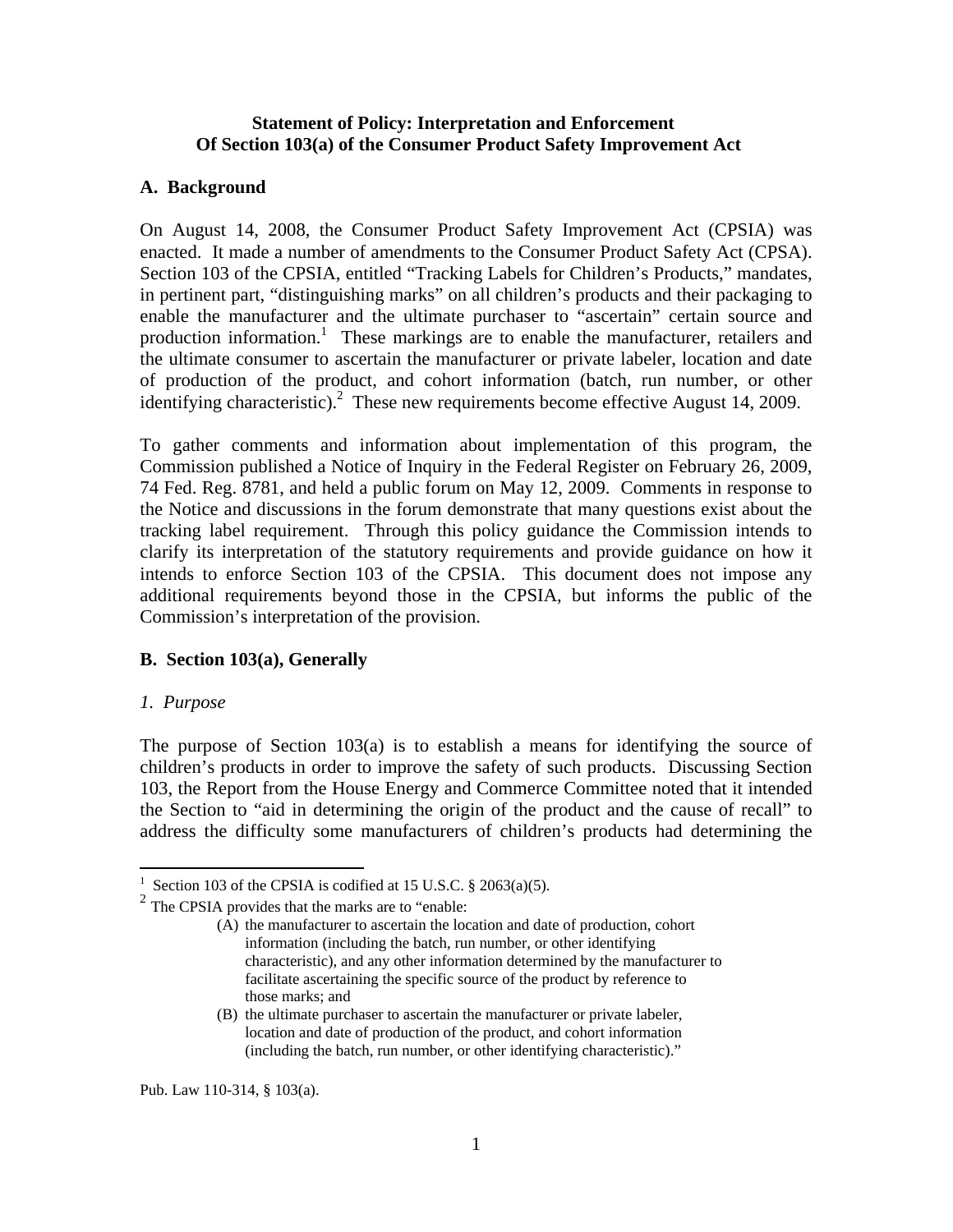location of products that were recalled during the summer of 2007. H.R. Rep. No. 501,  $110^{th}$  Cong.,  $1^{st}$  Sess. 32 (2007). If a manufacturer can identify the location, date of production, and such individualized information as the batch or run number, it can more readily isolate products that it or others may discover present a safety concern. Similarly, if a consumer can identify the manufacturer (or private labeler), location and date the product was made, and any more specific identifying information, he can more easily determine whether a product in the home is the subject of a safety recall.

The Commission believes that the purpose of Section  $103(a)$  is not to impose significant additional burdens on manufacturers who already make available the required information for their products, but to bring those who do not up to a higher standard. In the event of a recall, the information mandated by Section 103(a) would enhance the specificity of the product identification and lead to better awareness by the consumer. Greater specificity identifying the product will help the manufacturer narrow the scope of a recall if one is ever needed and help retailers more readily identify products that need to be removed from inventory. This greater specificity helps the manufacturer as well as the consumer.

The statutory provision does not require a uniform one-size-fits-all system. Section 103 requires permanent distinguishing marks, but does not specify what those marks are to look like. At this point, the Commission is not imposing any such uniform requirements, but expects that manufacturers will use their best judgment to develop markings that best suit their business and product. These may change as technology improves. Over time, and as technology develops, the Commission may consider the need for, and appropriateness of, a more uniform system and has solicited comment on these issues from our global trading partners. If the Commission were to implement such a system in the future it would do so through notice and comment rulemaking and provide a prospective effective date.

### *2. Compliance and Enforcement*

As with any new requirement, the Commission anticipates that there will be a period of education when Section 103(a) first takes effect. The Commission will require compliance with this provision in the context of recalls of products and will exercise its discretion with regard to penalizing manufacturers for noncompliance. In the first instance, given good faith efforts by manufacturers to educate themselves on the requirements of Section 103(a) and to consider ways to apply it to their business, the Commission will not likely seek penalties if required information was inadvertently omitted.

### *3. The Effective Date*

Section 103(a) applies to children's products made on or after August 14, 2009. It does not apply retroactively to such products made before that date. As such, there will be a period of time beginning on August 14, 2009, when there will be products available for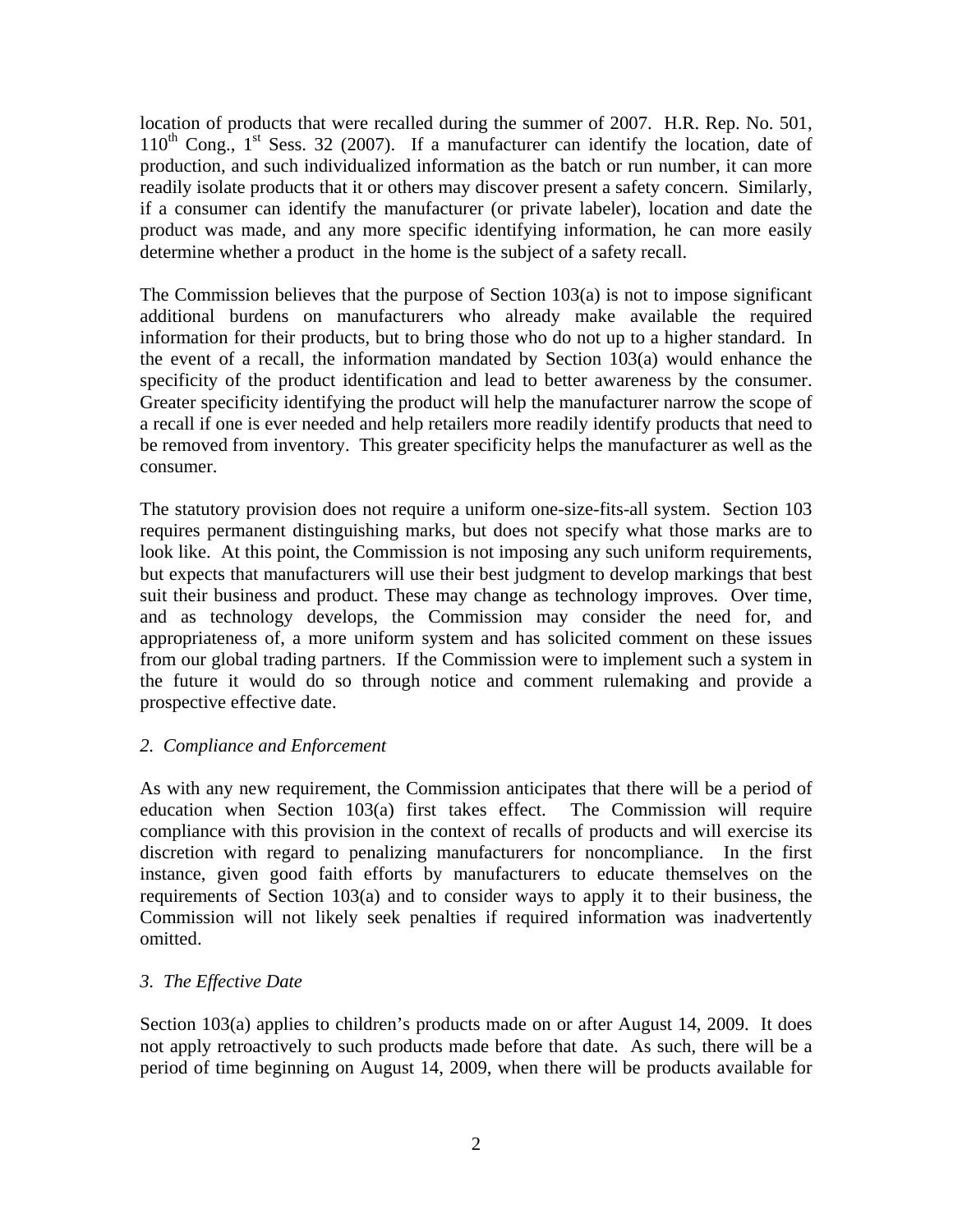sale that are in compliance with this Section because they meet the new requirements and products that are in compliance because they were manufactured before August 14, 2009.

### *4. Who is responsible for compliance?*

The "manufacturer" of the product, as defined in the CPSA, 15 U.S.C. § 2052(a), is responsible for compliance with Section 103(a). The term manufacturer is defined in the CPSA to include both the manufacturer and importer. Importers should work with their foreign manufacturing sources to ensure compliance as both manufacturers and importers must comply with the Act.

### *5. Covered Products*

Section 103(a) applies only to children's products and their packaging. A children's product is defined in Section 235(a) of the CPSIA as a "consumer product designed or intended primarily for children 12 years of age or younger."

# **C. Format and Content of the "Tracking Label"**

# *1. What is a "tracking label"?*

While the title of Section 103 references "tracking labels," the focus of the statutory text is "distinguishing marks." As such, manufacturers should look at the totality of the information permanently marked on the product and packaging and not interpret "label" to mean a singular collection of information in one discrete location.

The Commission believes that required information already permanently marked either to brand the product or otherwise to comply with other Commission or federal regulations, such as those promulgated under the Textile, Wool and Fur Acts or country of origin labeling rules, could be considered part of the "distinguishing marks" called for by Section 103(a). Any such marking would have to be permanent as required by Section 103(a).

# *2. What marks are required and what does it mean for information to be ascertainable?*

Section 103(a) mandates distinguishing marks such that (1) the location of production (2) the date of production and (3) cohort information for that product is ascertainable. Any such marks should be visible and legible. Overall, the information should allow the manufacturer to determine the specific source of each product. The Commission expects a manufacturer to depart from these requirements only for considered and definable reasons. Each manufacturer is ultimately responsible for making a reasonable judgment about what information can be marked on their product and packaging, given the character and type of their product and packaging, and what required information can be ascertainable, given the character and type of their business. When considering the reasonableness of a manufacturer's decision regarding what information to include in its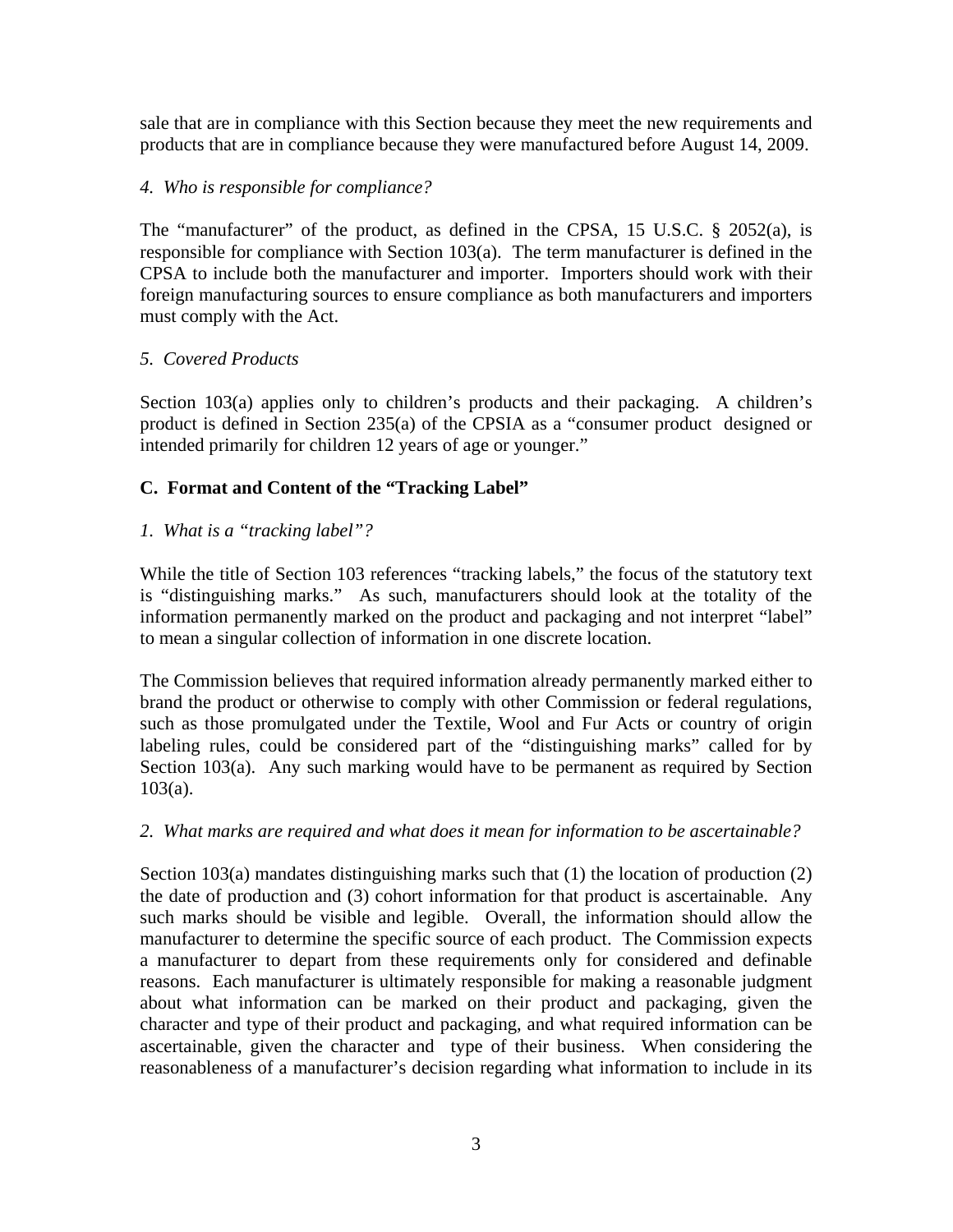markings, the Commission intends to look at the individual manufacturer's situation along with the practices of peer manufacturers.

The question of what should be ascertainable is a different question than whether that specific information can be marked on the product or packaging. While there are foreseeable limitations of what a manufacturer might reasonably be able to mark on a product or packaging, the Commission expects the basic information referred to in Section 103(a) to be ultimately ascertainable by the manufacturer and the consumer.

Section 103(a) does not require codes, formats or numbering systems. A manufacturer may choose to employ a code or numbering system provided the required information remains ascertainable by the consumer. The manufacturer can also rely on code systems already provided through compliance with other federal regulations, again, provided the required information underlying that code is ascertainable by consumers.

### *3. What is a "permanent" mark?*

The Commission considers a "permanent" mark on a product to be a mark that can reasonably be expected to remain on the product during the useful life of the product.

A mark on disposable packaging need only be permanent to the extent it is durable enough to reach the consumer. As such, an adhesive label on a piece of disposable packaging might be sufficient for a packaging mark. Further, if a mark is visible on the product through disposable packaging, there is no need for the mark to be on the packaging.

The Commission is aware that some voluntary standards, for example the ASTM standard for cribs, have provisions concerning the permanency of labels. Such standards may provide some guidance to manufacturers when determining whether a marking is permanent.

### *4. When can only the packaging be marked and not the product?*

The Commission believes that Section 103(a) sets forth the expectation that, in most instances, both the packaging and the product will be marked. The statute recognizes, however, that this might not always be practicable. Some circumstances where the Commission considers that marking the product itself might not be practicable include:

(1) If a product is too small to be marked. Legislative history recognizes that a product's size is a primary consideration in determining if marking only the packaging is feasible. See H.R. Rep. No. 501,  $110^{th}$  Cong.,  $1^{st}$  Sess. 32 (2007).

(2) If a toy is meant to be stored in a box or other packaging, such as games with boards and small game pieces. There, the board and the box should be marked, but the individual game pieces do not need to be. This is another example recognized in the legislative history. See H.R. Rep. No. 501,  $110^{th}$  Cong.,  $1^{st}$  Sess. 32 (2007). The Commission believes that this principle would similarly apply to arts and crafts kits for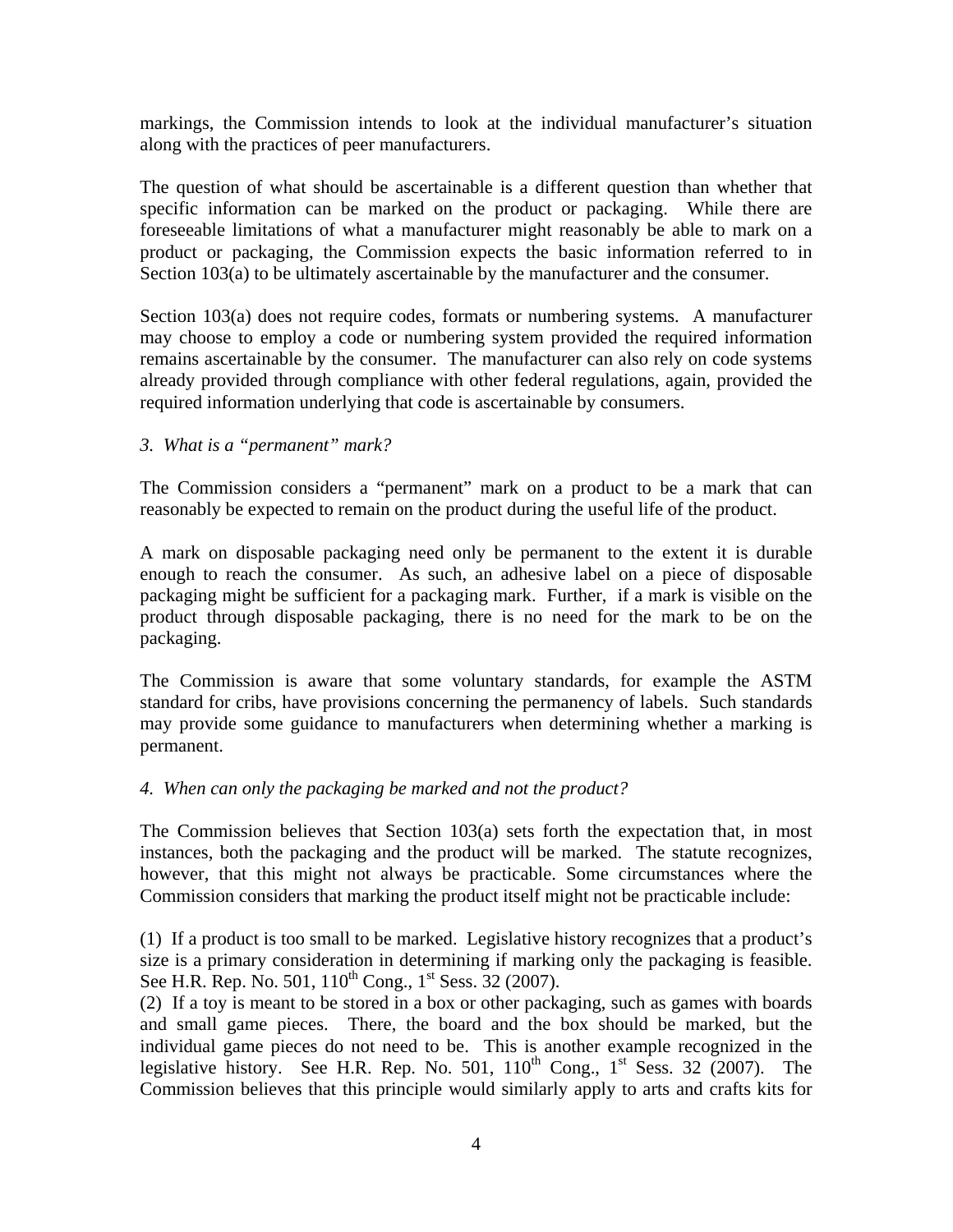children. Again, only the storage box and one integral part of the kit needs to marked and not every item in the crafting kit. Where a number of small products such as marbles, buttons, beads, etc. are packaged together, the Commission believes that marking the package would be sufficient. For products that are meant to stay with or be contained in their original packaging, the packaging would be considered part of the "product."

(3) If a product is sold through a bulk vending machine, the item does not need to be individually marked but the package or carton in which such products are shipped to the retailer should be marked. The Conference Report recognized that marking each individual product in such circumstances may not be practical. See H.R. Rep. No. 787,  $110^{th}$  Cong., 2d Sess. 67 (2008).

(4) If a physical mark would weaken or damage the product or impair its utility.

(5) If a product surface would be impossible to mark permanently such as those made of elastics, beads, small pieces of fabric (such as jewelry, hair ornaments, etc.), or craft items like pipe stems, or natural rocks.

(6) If the aesthetics of the product would be ruined by a mark and a mark cannot be placed in an accessible but inconspicuous location.

# *5. Where should marks be placed for items sold in sets?*

The Commission believes that for items meant to be sold as sets or pairs and that function only as sets or pairs, only one item of the pair, or an integral part of the set would need to be marked. Shoes are an example. This situation is similar to the circumstance recognized in legislative history of a game with small pieces not needing marking on all the small pieces. The Commission expects that items which can be separated and sold separately would need to be separately marked.

# *6. What entity is to be marked or ascertainable?*

Section 103(a) requires that the name of the manufacturer or the name of the private labeler be ascertainable from the marking.

### *7. What is the location of production to be marked or ascertainable?*

The Commission believes that the name of the country and the city and state (or administrative region, as appropriate) where the product was manufactured would be sufficient to provide the location of production. However, the manufacturer would be responsible for identifying the specific source of the product in the event of a compliance inquiry or other Commission action.

### *8. What date of production is to be marked or ascertainable?*

The Commission recognizes that products may not always be started and completed in a single day. The Commission anticipates that the date of production could be a date range if the product is made over a period of time.